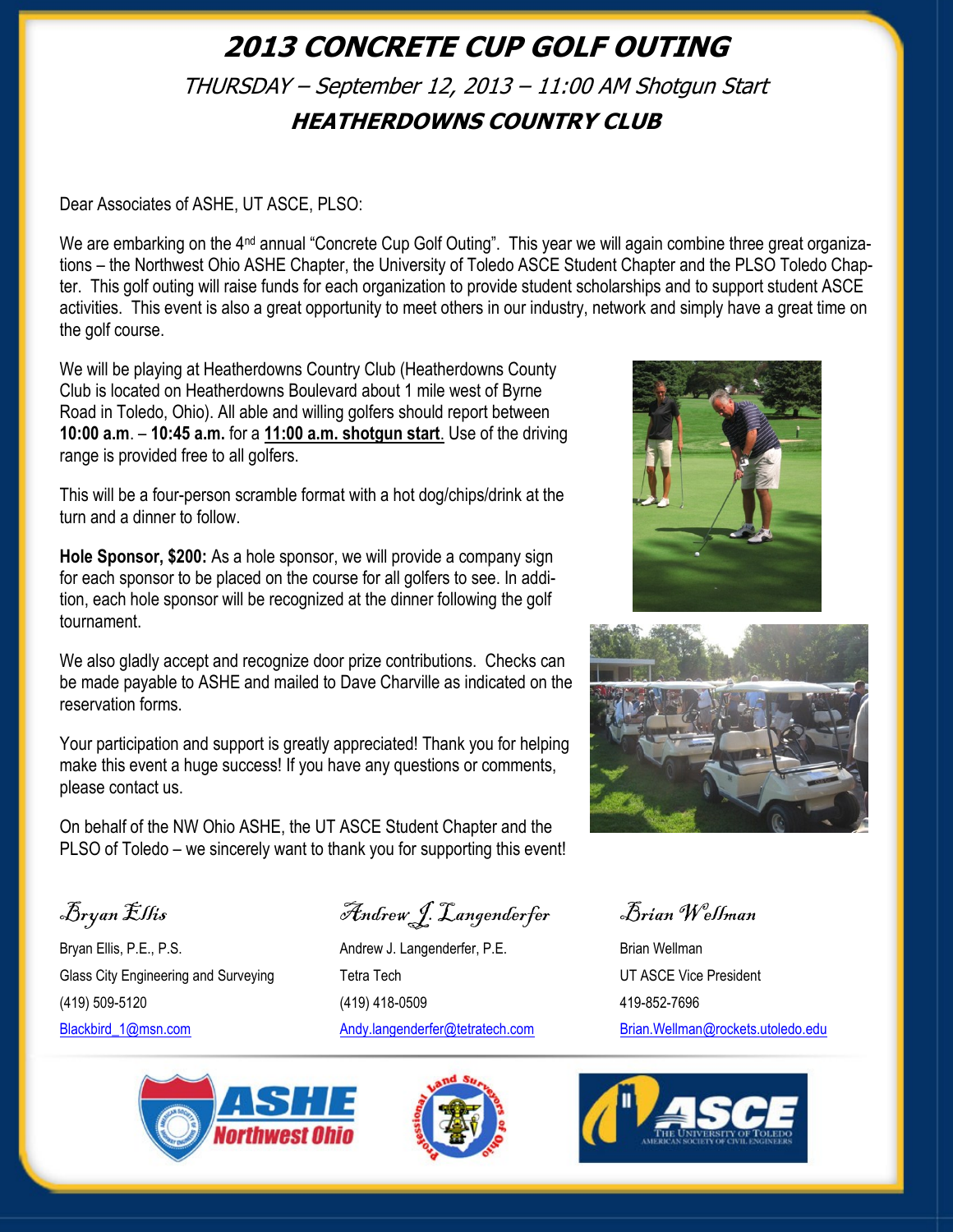# **2013 CONCRETE CUP GOLF OUTING**

THURSDAY – September 12, 2013 – 11:00 AM Shotgun Start

### **HEATHERDOWNS COUNTRY CLUB**

#### **Reservations for Golf and Dinner:**

Name and Affiliation of Golfers:

| No. ____________ at \$75 =            |                                                   | $\frac{1}{2}$                                                                                                         |  |  |  |
|---------------------------------------|---------------------------------------------------|-----------------------------------------------------------------------------------------------------------------------|--|--|--|
| <b>Reservations for Dinner Only:</b>  |                                                   |                                                                                                                       |  |  |  |
| No. $at $25 =$                        |                                                   | $\frac{1}{2}$                                                                                                         |  |  |  |
| Hole Sponsor: \$200                   |                                                   | $\frac{1}{2}$                                                                                                         |  |  |  |
| <b>Total Enclosed</b>                 |                                                   |                                                                                                                       |  |  |  |
| Name:                                 | <u> 2008 - Jan Barnett, mars et al. (b. 1982)</u> |                                                                                                                       |  |  |  |
| Company:                              |                                                   | <u> 1999 - Johann Harry Harry Harry Harry Harry Harry Harry Harry Harry Harry Harry Harry Harry Harry Harry Harry</u> |  |  |  |
| <b>Address:</b>                       |                                                   |                                                                                                                       |  |  |  |
|                                       |                                                   |                                                                                                                       |  |  |  |
|                                       |                                                   |                                                                                                                       |  |  |  |
| <b>Return To:</b>                     |                                                   |                                                                                                                       |  |  |  |
| <b>Dave Charville</b>                 |                                                   |                                                                                                                       |  |  |  |
| <b>Tetra Tech</b>                     |                                                   |                                                                                                                       |  |  |  |
| <b>ASHE Golf Outing</b>               |                                                   |                                                                                                                       |  |  |  |
| 420 Madison Ave. Suite 1001           |                                                   |                                                                                                                       |  |  |  |
| Toledo, Ohio 43604                    |                                                   |                                                                                                                       |  |  |  |
| FX: (419) 255-9501 PH: (419) 418-0512 |                                                   |                                                                                                                       |  |  |  |
| E-mail: dave.charville@tetratech.com  |                                                   |                                                                                                                       |  |  |  |
| <b>Checks Payable to "ASHE"</b>       |                                                   |                                                                                                                       |  |  |  |
| and Su                                |                                                   |                                                                                                                       |  |  |  |